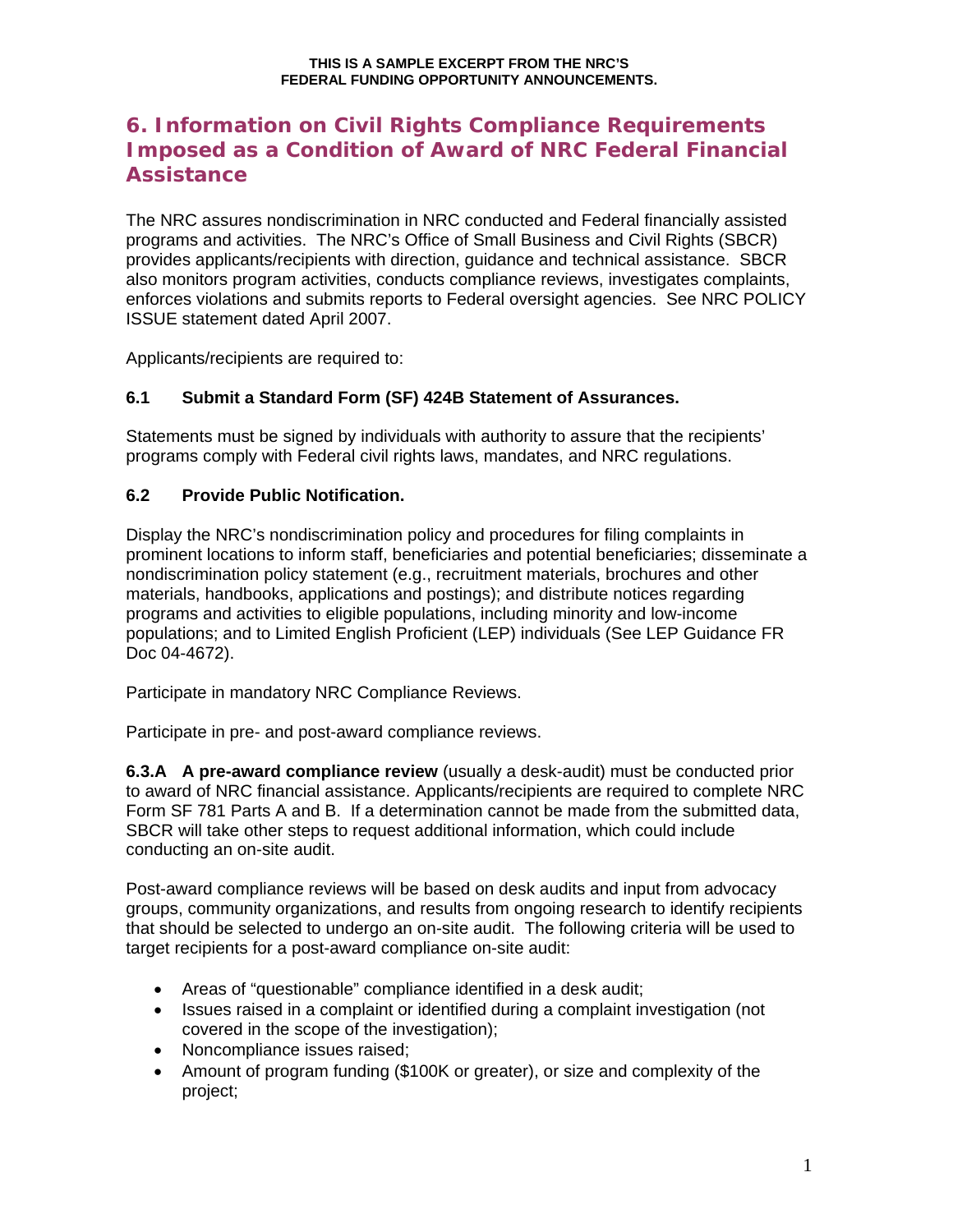#### **THIS IS A SAMPLE EXCERPT FROM THE NRC'S FEDERAL FUNDING OPPORTUNITY ANNOUNCEMENTS.**

- Geographical areas the agency wishes to target because of known problems beneficiaries are experiencing;
- Problems identified to the agency by other civil rights agencies;
- Problems identified to the agency by community organizations or advocacy groups that are familiar with actual incidents to support their concerns;
- Issues frequently identified as problems faced by program beneficiaries;
- Issues targeted in the agency's strategic plan;
- Problems identified to the agency by its block grant recipients; and
- Proximity of the recipient to NRC offices.

**6.3.B Post-award compliance on-site audits** (a targeted sampling not to exceed 10%) encompass a broad review of recipients' programs and practices to determine actual compliance with regulations and include:

- Civil rights implementation and enforcement policies and practices;
- Statistical evidence by racial and ethnic minorities based on the recipient's (a) staffing patterns, (b) beneficiary program participation rates, and (c) rejection rates;
- Applications or interview materials related to program participation or selection;
- Demographic make-up of the affected community or potential participants;
- Actions to educate the public and affected communities, particularly LEP individuals;
- Any discrimination complaints lodged against the recipient;
- Auxiliary aids, reasonable accommodations, facility accessibility; and
- Any previous findings of compliance or none compliance related to the recipient.

#### **6.3.C Post-award compliance on-site audits will include:**

Interviews of recipients officials, representatives, participants or beneficiaries; and Review recipients data collection and analysis used to assess compliance.

SBCR will issue written results of its compliance findings and issue a written report containing recommendations for achieving compliance.

#### Designate Equal Opportunity (EO) Coordinators

Appoint Coordinators (e.g., Title VI and IX, Disability, Age) in order to:

- Inform those eligible to participate in programs and activities about all available services and their rights under applicable Federal civil rights regulations;
- Collect data on who is being served by the programs and activities offered;
- Monitor compliance and alerting recipient officials of any complaints or noncompliance issues that require action;
- Plan, develop, and implement periodic EO civil rights training;
- Maintain records and report compliance to SBCR/OCCP; and,
- Make sure that prompt corrective action has been taken for any deficiencies.